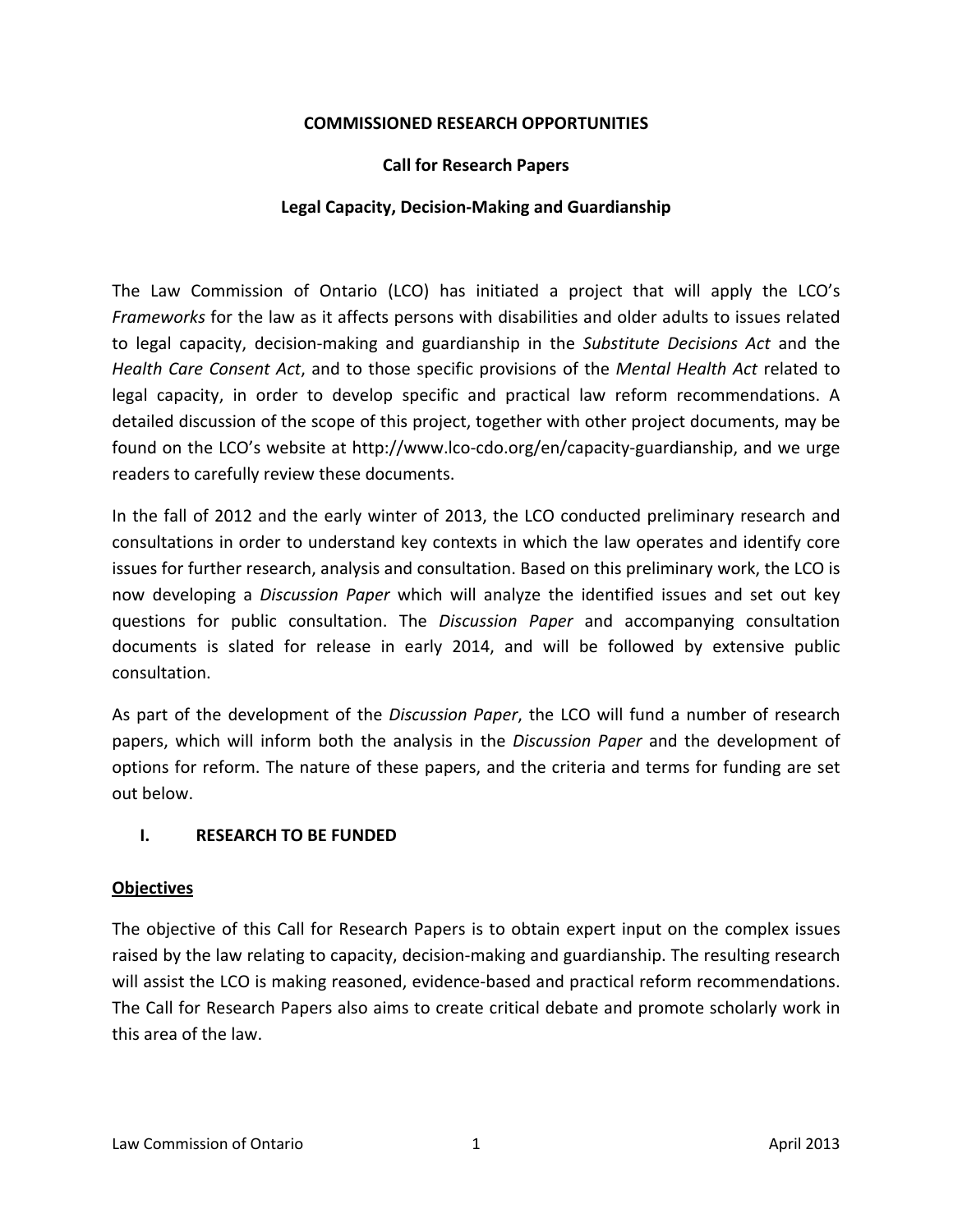Ontario's laws in this area were the subject of a major law reform effort in the 1990s. In considering new reforms, it will be important for the LCO to understand and take into account the evidence regarding the effects of the implementation of the current laws.

The LCO is particularly interested in papers that take into account the diverse experiences of persons with disabilities and older adults across the life course. The LCO takes a holistic approach to law reform and encourages interdisciplinary research and proposals from interdisciplinary research teams. The LCO encourages both applicants with legal backgrounds and those with expertise in other disciplines to make proposals on the topics identified below.

Given that the project will apply the LCO *Framework for the Law as it Affects Older Adults* and the *Framework for the Law as it Affects Persons with Disabilities* to evaluate the current law and any law reform proposals, the LCO will give particular consideration to proposals that take one or both of these *Frameworks* into account.

Researchers are encouraged to employ relevant quantitative or qualitative research that they have already undertaken or, as long as it can be completed within the time frames set out below, to undertake original quantitative or qualitative research that will contribute to their analysis.

#### **Paper Topics**

The LCO has identified **eight potential Research Paper topics** and will fund a maximum of **five**, after considering all proposals received. The LCO will also consider proposals on other topics that clearly demonstrate links to and make a contribution to analysis of the issues identified in the LCO's "Scope Summary", available online at http://www.lco-cdo.org/en/capacityguardianship.

The LCO encourages proposals that take into account how the issues under consideration may be affected by various aspects of diversity, including age, culture, language, literacy, gender, sexual orientation, racialization, type of disability, family and marital status, place of residence and other factors.

### *1. Decision‐making models and familial dynamics*

Most individuals, whether with or without disabilities, rely considerably on family and other close personal relationships for support and advice. We often assume that families have some responsibility to their members, believe that families will understand each other, and hope that they will uphold the values and safeguard the interests of their members. In other words, at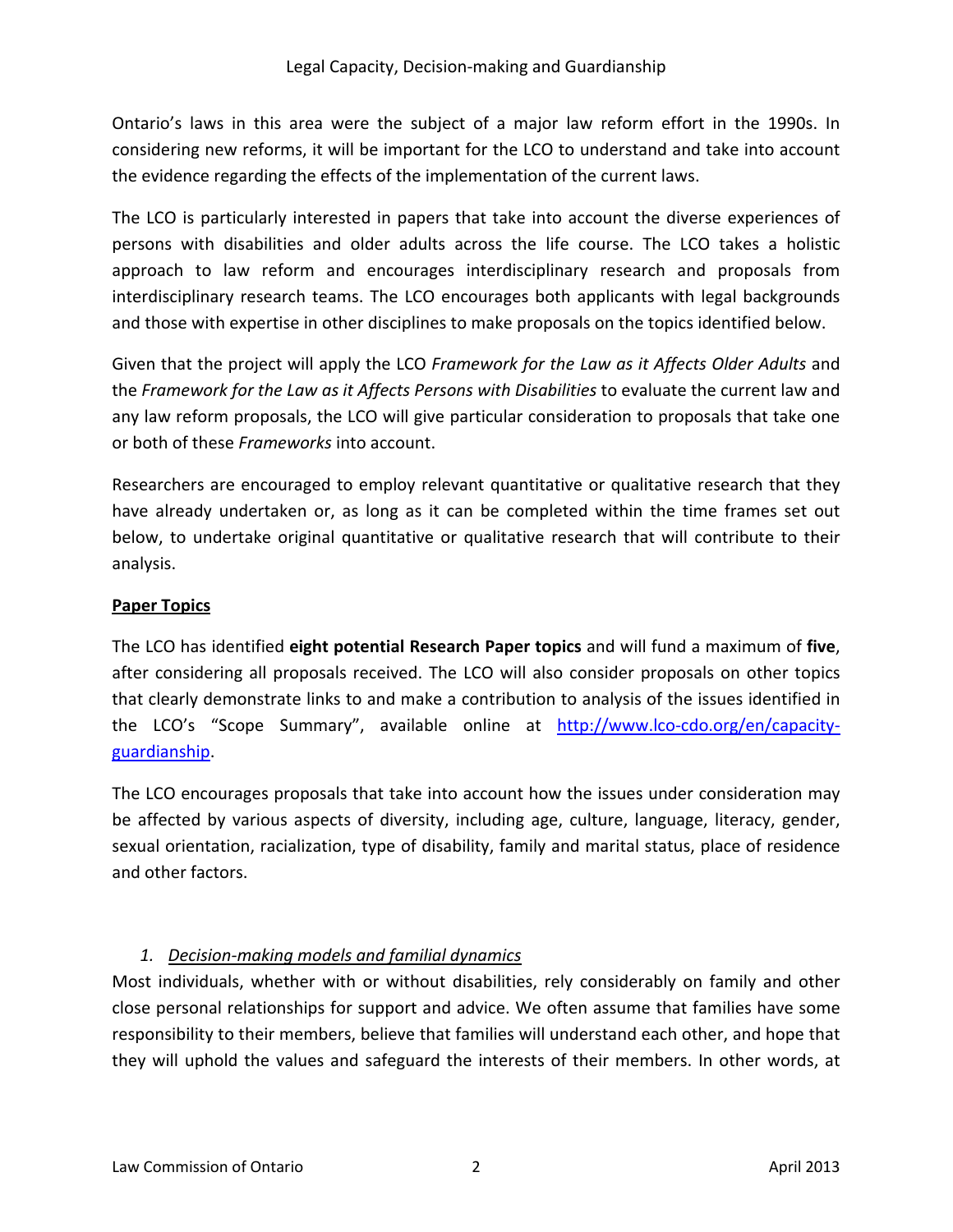both a personal and societal level, we place considerable trust and responsibility in the hands of families.

These roles and responsibilities are even greater where an individual has a disability that affects the ability to understand information and assess risk. In terms of the individual with a disability, there is both greater need and greater vulnerability to exploitation and abuse. For family members, there is greater responsibility and higher expectations. Family dynamics may, however, differ depending on the stage in the life course when disability occurs, the type of disability experienced, and the circumstances and resources of the individual and his or her family.

In all models of decision-making, whether based on a supported, substituted or co-decisionmaking approach, families and other close personal relationships play a core role. The assumptions about the role of family members, expectations about their abilities and responsibilities, and potential impact on them may differ however. These differences lie close to the heart of many of the issues surrounding models of decision‐making.

## **The LCO seeks a Research Paper that will provide an analysis of:**

- **the roles and responsibilities for families or other close personal relationships under various models of decision‐making;**
- **these roles and responsibilities in light of current information about demographics, family structures in Ontario, cultural expectations regarding family and caregiving, and other social science evidence;**
- **family dynamics and risk factors for abuse under various decision‐making models; and**
- **other issues considered of significant relevance to a full analysis of this topic.**
- *2. Understanding the lived experience of those who act as substituted decision‐makers or provide support for decision‐making*

Providing support and assistance to an individual who has a disability that affects the ability to understand information and assess risk raises complex ethical, legal, practical, emotional and interpersonal issues. This experience may differ depending on a variety of factors, including the kind of relationship between the individual providing supports or substituted decision‐making and the individual with a disability; cultural understandings and assumptions; the type of disability; the kinds of supports to which the parties have access; various aspects of identity of those involved, such as gender and age (for example); and the legal framework under which the individuals are operating. The ways in which the individuals providing support or substituted decision‐making understand and experience their roles will profoundly shape the implementation of the law.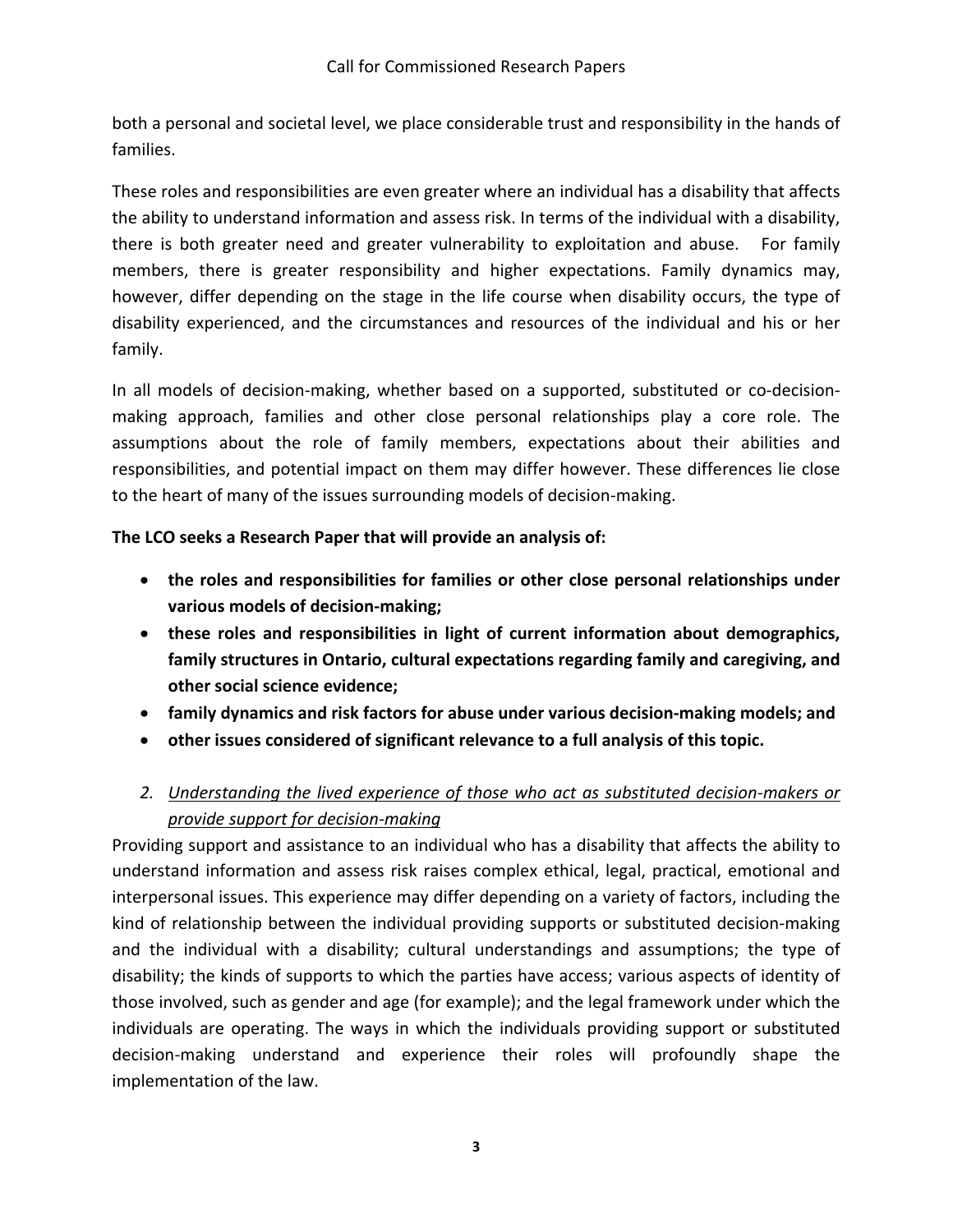**The LCO seeks a Research Paper that will examine the lived experience of individuals who provide supports to decision‐making or substituted decision‐making, including how they understand their roles, the types of challenges they experience in carrying out those roles, and the supports that would be of assistance to them in carrying out those roles.** 

**The LCO will give priority to proposals that include original qualitative or quantitive research, that consider how understandings and experiences may be shaped or influenced by various aspects of diversity and by different legal frameworks.** 

## *3. Addressing fluctuating capacity*

Ontario's *Substitute Decisions Act* and *Health Care Consent Act* essentially operate on a binary model of capacity: an individual either has or has not legal capacity to make independent decisions in a particular area. The determination of legal capacity has very significant implications for an individual. While re-assessments of capacity can be and are undertaken, with resulting implications for guardianships or powers of attorney, these processes are complex, cumbersome and generally costly.

While some forms of disability involve impairments to decision-making capacity that are relatively stable, some types of disability are episodic or progressive and in other cases, decision-making capacities may fluctuate frequently. The current system has difficulty effectively addressing these types of situations.

### **The LCO seeks a Research Paper that will:**

- **Analyze how Ontario's current legal framework aims to and in practice does address issues of fluctuating capacity;**
- **Identify areas for reform;**
- **Evaluate options for changes to law, policy and practice to better address fluctuating capacity; and**
- **Address other issues considered of significant relevance to a full analysis of this topic.**

## *4. Re‐evaluating Ontario's approach to assessing capacity*

Assessment of legal capacity is a complex endeavour. In Ontario, whether capacity is assessed (evaluated) under the HCCA, the SDA or the MHA, it is based on the "understand and appreciate" test. However, it is assessed in different contexts, and by professionals with different types of training, supports and oversight. A considerable number of policies, procedures and tools have been developed to assist with assessment of capacity. A range of concerns have been raised regarding assessment of capacity, including the degree to which it is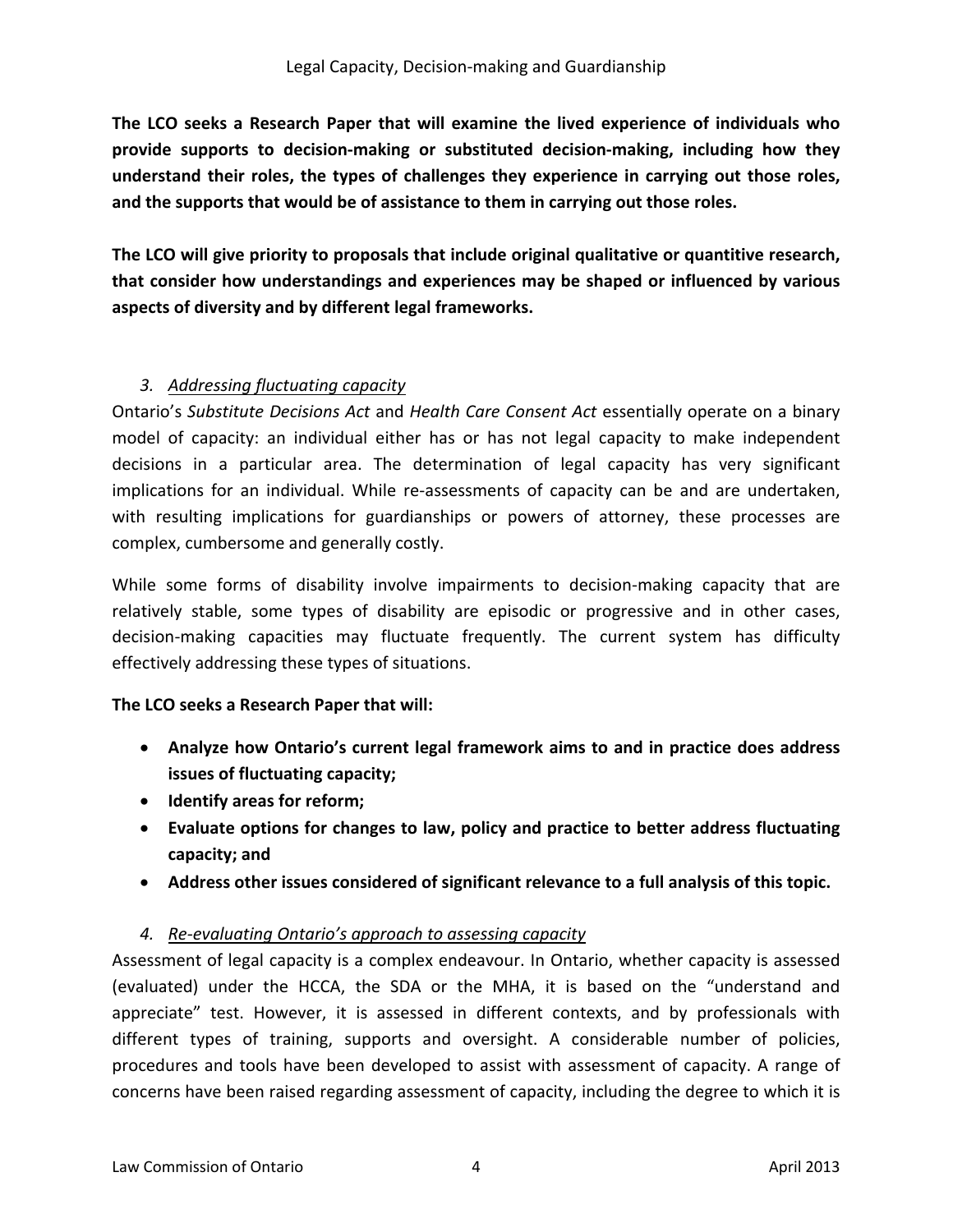sensitive to characteristics such as culture, literacy, communications barriers or the fluctuating nature of some disabilities; whether greater provision or recognition of accommodations and supports during the assessment process might reduce the number of individuals found incapable; whether those conducting assessments (evaluations) received sufficient training and supports and are subject to adequate oversight mechanisms; and whether current protections sufficiently address the power imbalances often inherent in the capacity assessment process, particularly in institutional settings.

## **The LCO seeks a Research Paper that will:**

- **Review critiques of Ontario's approach to assessing capacity (including capacity evaluations);**
- **Identify current best practices in terms of training, policies, education and supports for those who assess capacity;**
- **Review approaches to capacity assessment in other jurisdictions;**
- **Identify and evaluate options for reform to law, policy or practice;**
- **Address other issues considered of significant relevance to a full analysis of this topic.**

# *5. Experiences of families and individuals entering Ontario's capacity and guardianship system*

Individuals and families resort to Ontario's laws related to capacity, decision‐making and guardianship in response to a wide range of personal, familial and social issues. Most of those who find themselves involved with and attempting to navigate through Ontario's laws and processes related to capacity and guardianship would not think of themselves as having a "capacity and guardianship issue"; rather, Ontario's capacity, decision‐making and guardianship laws are one tool for attempting to address a variety of complex issues that are not necessarily primarily legal in nature. For example, struggles with inadequate resources and support for aging in the community may lead towards a capacity evaluation for decisions related to longterm care placement, and attempts to make appropriate financial arrangements for adult children with intellectual disabilities may lead to a guardianship application.

The system that these individuals and families enter is complex. For example, depending on the individual's location and the type of issue, an assessment of capacity may be completed by a physician under the *Mental Health Act*, a capacity assessor under the *Substitute Decisions Act* or a capacity evaluator under the *Health Care Consent Act.* In some cases, there is no fee for an assessment, in others there is, and some individuals may be able to obtain financial assistance from the Capacity Assessment Office. Individuals are able to refuse some types of assessments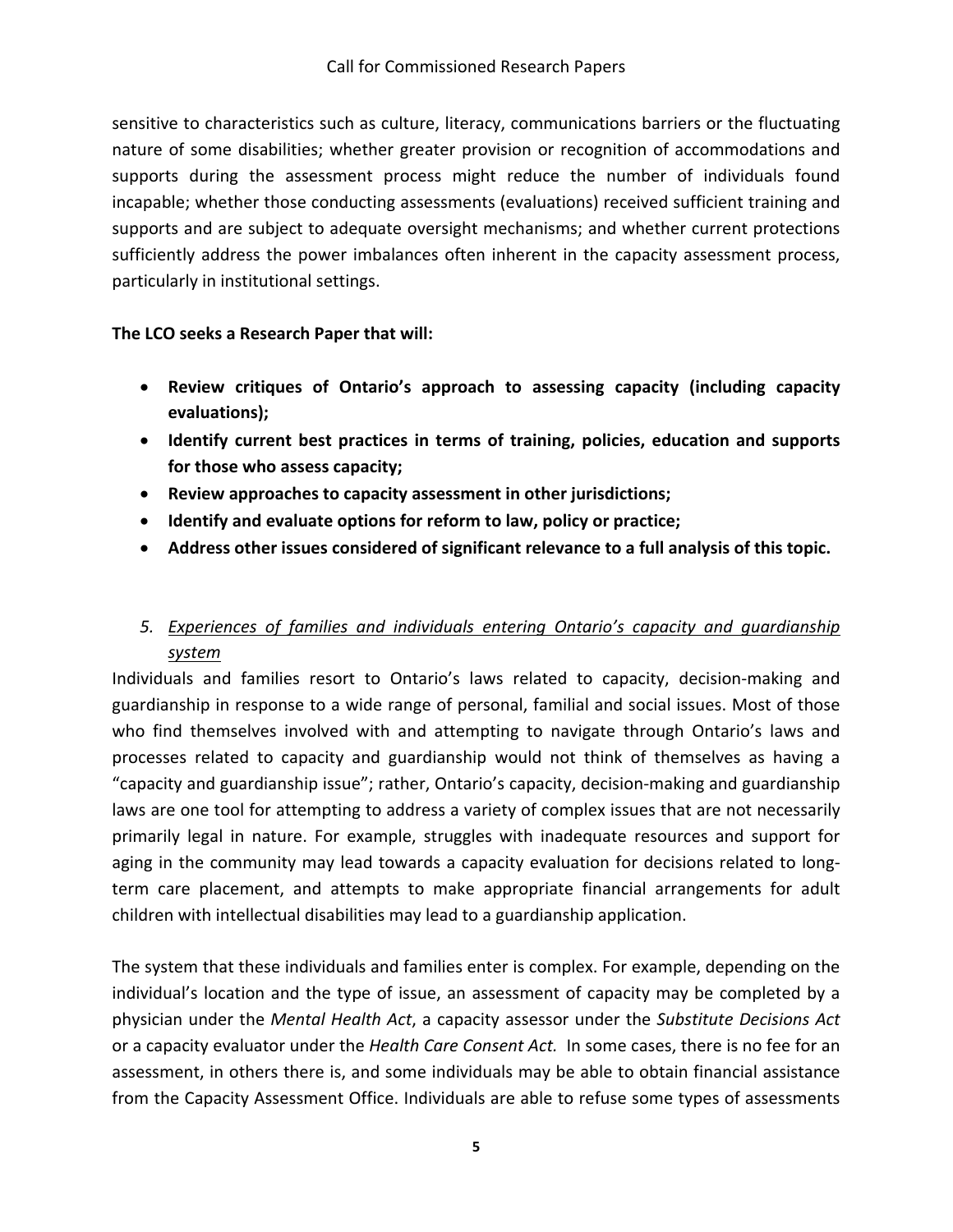and not others, and have access to different types of advice or information in different scenarios. Both individuals and professionals may find the systems in this area difficult to understand and to navigate.

#### **The LCO seeks a Research Paper that will:**

- **Identify how individuals and families encounter Ontario's laws and systems related to capacity, decision‐making and guardianship, including the problems that they are attempting to solve through the application of this area of the law;**
- **Identify both barriers and supports to navigation within Ontario's current system for assessing capacity, taking into account the experiences of persons with differing types of disability, family caregivers and professionals;**
- **Consider in what contexts this area of the law can and cannot provide meaningful assistance with the problems that lead to its application and identify options for other recourse;**
- **Identify and evaluate a range of options for improving the navigability of the capacity and guardianship system, possibly including simplification of the law, policies or processes; provision of additional navigational supports; barrier removal; or other options; and**
- **Address other issues considered of significant relevance to a full analysis of this topic.**

### *6. Creating powers of attorney and other planning documents: standards and supports*

Powers of attorney and other planning tools, such as advance care plans, are powerful legal tools that are intended to enhance the autonomy of those who use them. Individuals are encouraged to develop them as part of their planning for later life, and efforts have been made to ensure that these planning documents may be created with relative ease. For example, forms for powers of attorney are available online, and a number of organizations have devoted resources to developing guidelines, tools or public education related to these documents. The SDA also includes some standards for the creation of powers of attorney in particular.

However, there are widespread concerns that individuals who are creating these planning documents may not understand or take seriously their implications, so that these documents may ultimately be ineffective or create vulnerability to abuse. Concerns have been expressed that requirements and supports surrounding the creation of these documents do not strike the appropriate balance between enhancing accessibility of planning instruments and ensuring adequate understanding and safeguards.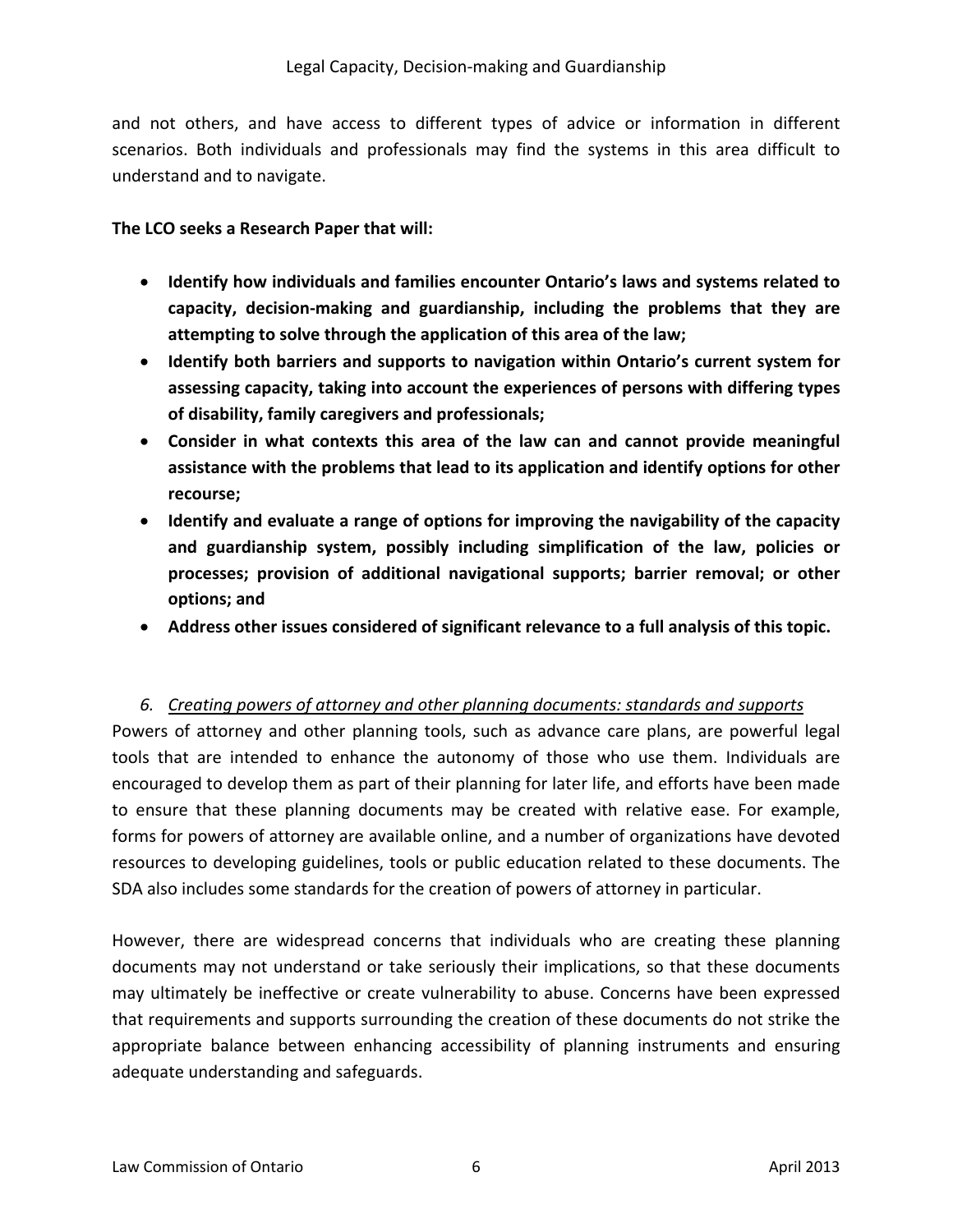#### **The LCO seeks a Research Paper that will:**

- **Explore the standards, information and supports that are currently either statutorily mandated or voluntarily available to those creating, exercising or applying powers of attorney and other planning documents, and consider their efficacy;**
- **Identify and evaluate a range of potential reforms to law, policy or practice to create higher standards for the development of planning documents or provide greater information and supports, on either a mandatory or voluntary basis; and**
- **Address other issues considered of significant relevance to a full analysis of this topic.**

**The Paper should take into account accessibility and access to justice issues for older persons and persons with disabilities (including the impact of various aspects of diversity), the tension between ensuring availability of planning options and the avoidance of misuse and abuse, and the practical implications of resource shortages at all levels.**

### *7. Monitoring and accountability for substitute decision makers*

The SDA sets clear standards for the appropriate use of powers of attorney and other planning documents, and exercise of the powers of guardians; however, the law has been criticized for its lack of mechanisms for monitoring adherence to those standards and holding those acting under these powers accountable. The extent of misuse and abuse of substitute decision‐making powers is unknown, as there is no method of tracking this information, but anecdotally, there are significant concerns. Where there are concerns about misuse or outright abuse of a power of attorney, there are a number of avenues for redress. For example, in some cases, the issue may be one for the criminal justice system. Application may be made to the courts for direction for matters related to the responsibilities of a person exercising a power of attorney. Where other options are not available, the Public Guardian and Trustee has investigation powers under the SDA where an individual may be incapable and serious adverse circumstances are occurring as a result; where the results of the investigation warrant, the PGT may apply to the court to become temporary guardian.

### **The LCO seeks a Research Paper that will:**

- **Consider the forms of misuse or abuse of powers of substitute decision‐makers and the extent of the issues;**
- **Identify current mechanisms for monitoring and ensuring accountability, identifying abuse and providing redress, and evaluate their effectiveness and appropriateness, both separately and as a whole;**
- **Identify and evaluate options for reforms to law, policies and practice to strengthen accountability for the appropriate use of substitute decision‐making powers; and**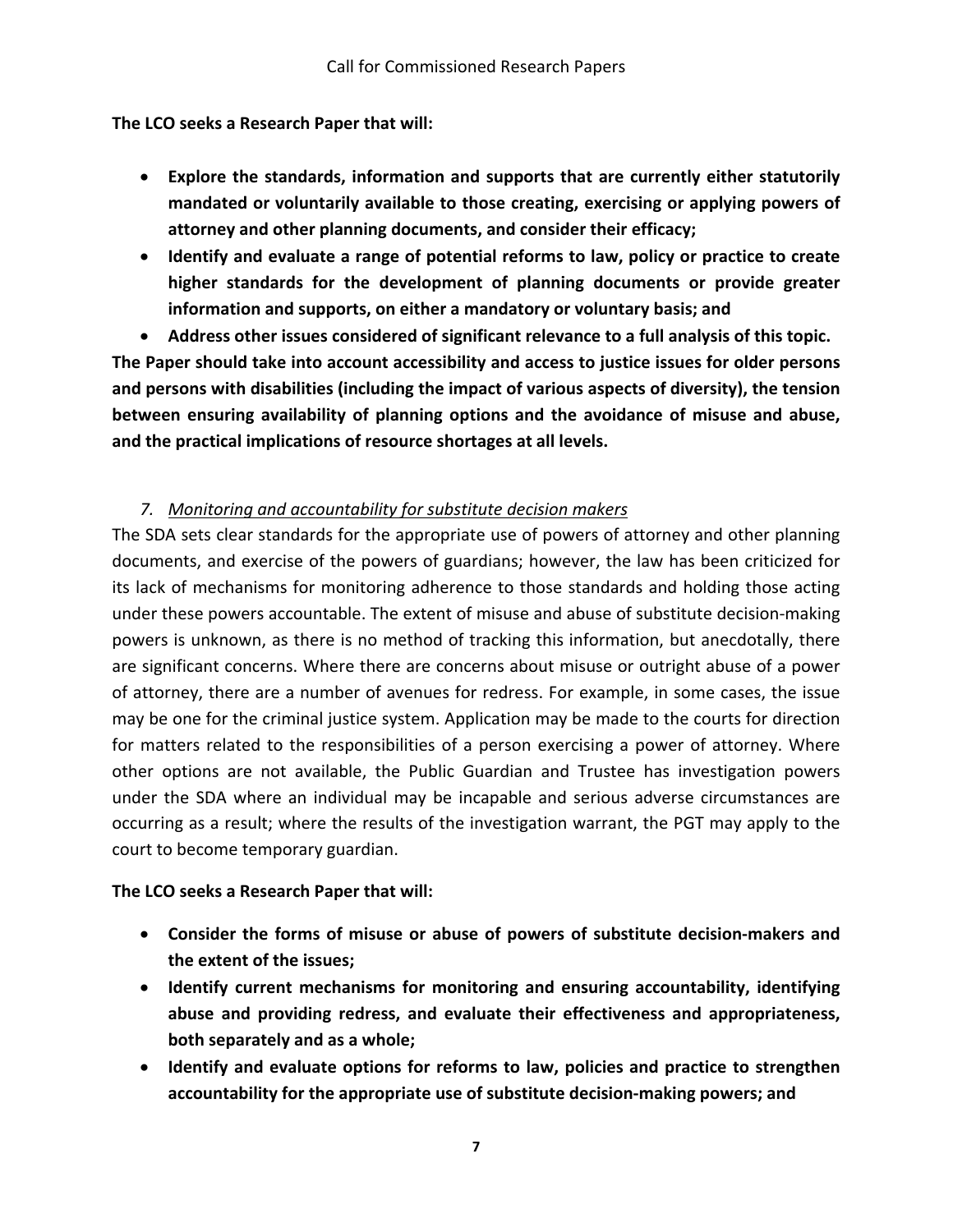**Address other issues of significant relevance for a full analysis of this topic.** 

**The Paper should consider the tensions between the public policy goals of increasing access to planning tools and ensuring meaningful protections against abuse.** 

# *8. Alternative dispute resolution and issues related to capacity, decision‐making and guardianship*

Disputes related to legal capacity, decision‐making and guardianship arise in multiple contexts, including health care decisions, disputes between family members regarding substitute decision‐making, or contested findings of incapacity. In many of these contexts, the disputes are between parties to ongoing relationships. It is also the case that many of these disputes involve fundamental issues of rights or will have significant effects on autonomy or security of vulnerable individuals.

Many have raised concerns that some of the dispute resolution processes available are too expensive, time-consuming and cumbersome to be meaningfully accessible to most individuals, and that dispute resolution processes may be destructive to important relationships. This is particularly so for court‐based processes.

**The LCO seeks a Research Paper that will examine options for less adversarial dispute resolution mechanisms in the context of legal capacity, decision‐making and guardianship. This may include a range of options, including active adjudication and mediation. This paper should take into account the access to justice issues faced by persons with disabilities and older adults, the complex nature of the disputes at issues, the fundamental effect of these decisions on vulnerable individuals, and Ontario's context of limited resources.** 

### **II. SUBMISSION PROCESS**

### **Selection Criteria**

Proposals will be evaluated on the degree to which they:

- 1. Further the objectives of this Call for Papers and of the project;
- 2. Are coherent with the mission of the LCO;
- 3. Demonstrate professional qualifications and expertise in the area to be studied;
- 4. Demonstrate a sound analytical framework and research methodology.

#### **Format of Proposals**

Submitted research proposals must contain the following materials: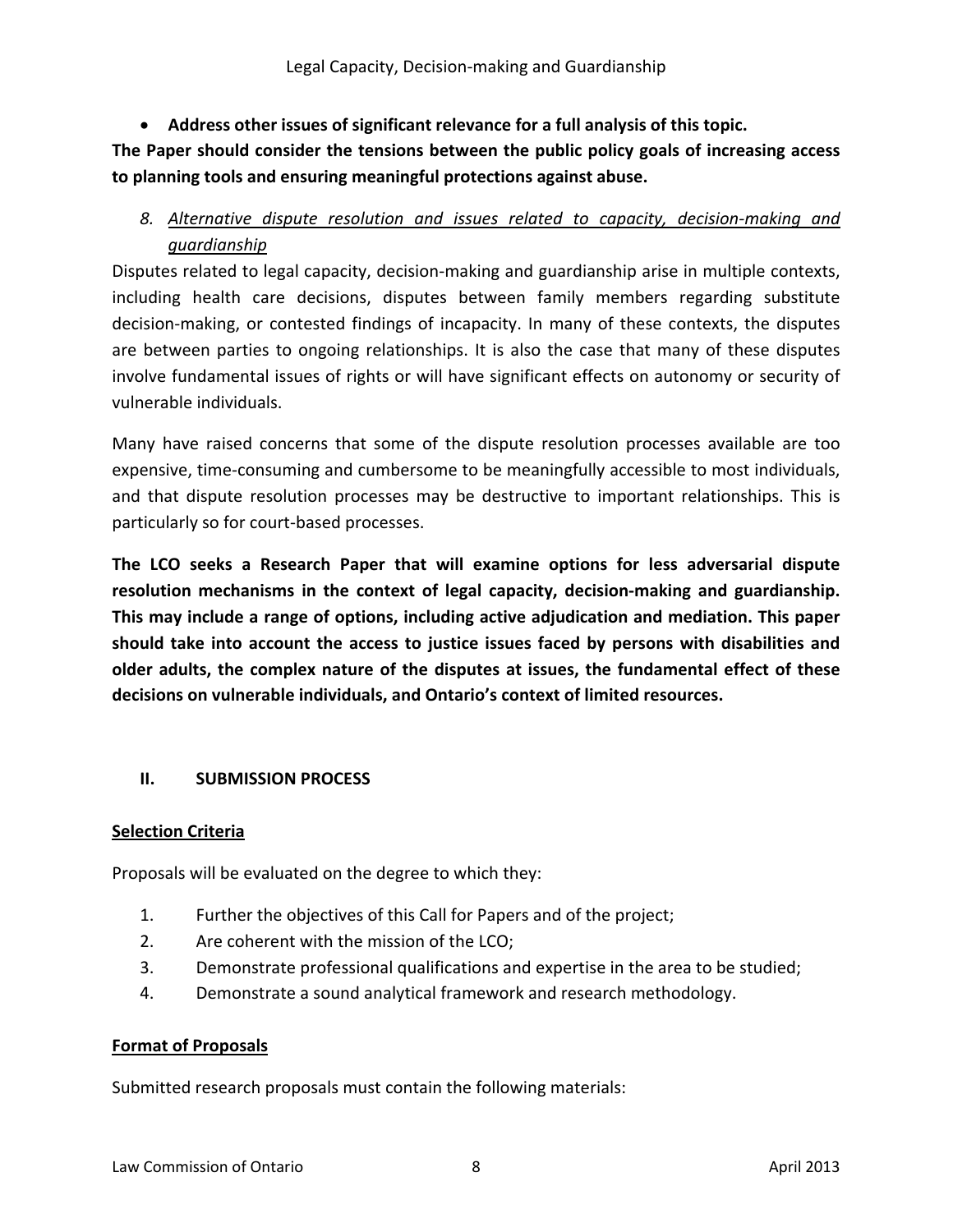- 1. A statement outlining the proposed research, how the research would support the objectives of the Project as outlined in this Call for Papers, and the scope and the type of work envisioned;
- 2. A workplan that outlines:
	- the proposed research methodology, including any proposed original quantitative or qualitative research;
	- the use of any relevant quantitative or qualitative research already undertaken by the researcher;
	- the steps required to complete the assignment on the dates listed below;
	- an estimate of the resources required to complete the assignment.
- 3. A cover letter detailing the applicant's qualifications and the reasons why the applicant is interested in undertaking this research;
- 4. A Curriculum Vitae for each principal researcher.

**NOTE**: Incomplete proposals may not be considered.

### **Proposal Deadlines**

Research proposals must be submitted by midnight on **June 30, 2013**. Proposals received after this date will not be considered. Authors of successful proposals will be notified by **July 26, 2013**.

### **Contact Information**

Please forward your proposals to:

Mail

Lauren Bates Staff Lawyer, Law Commission of Ontario 2032 Ignat Kaneff Building, Osgoode Hall Law School, York University, 4700 Keele St., Toronto, ON M3J 1P3

Fax (416) 650‐8418

E‐mail

LawCommission@lco‐cdo.org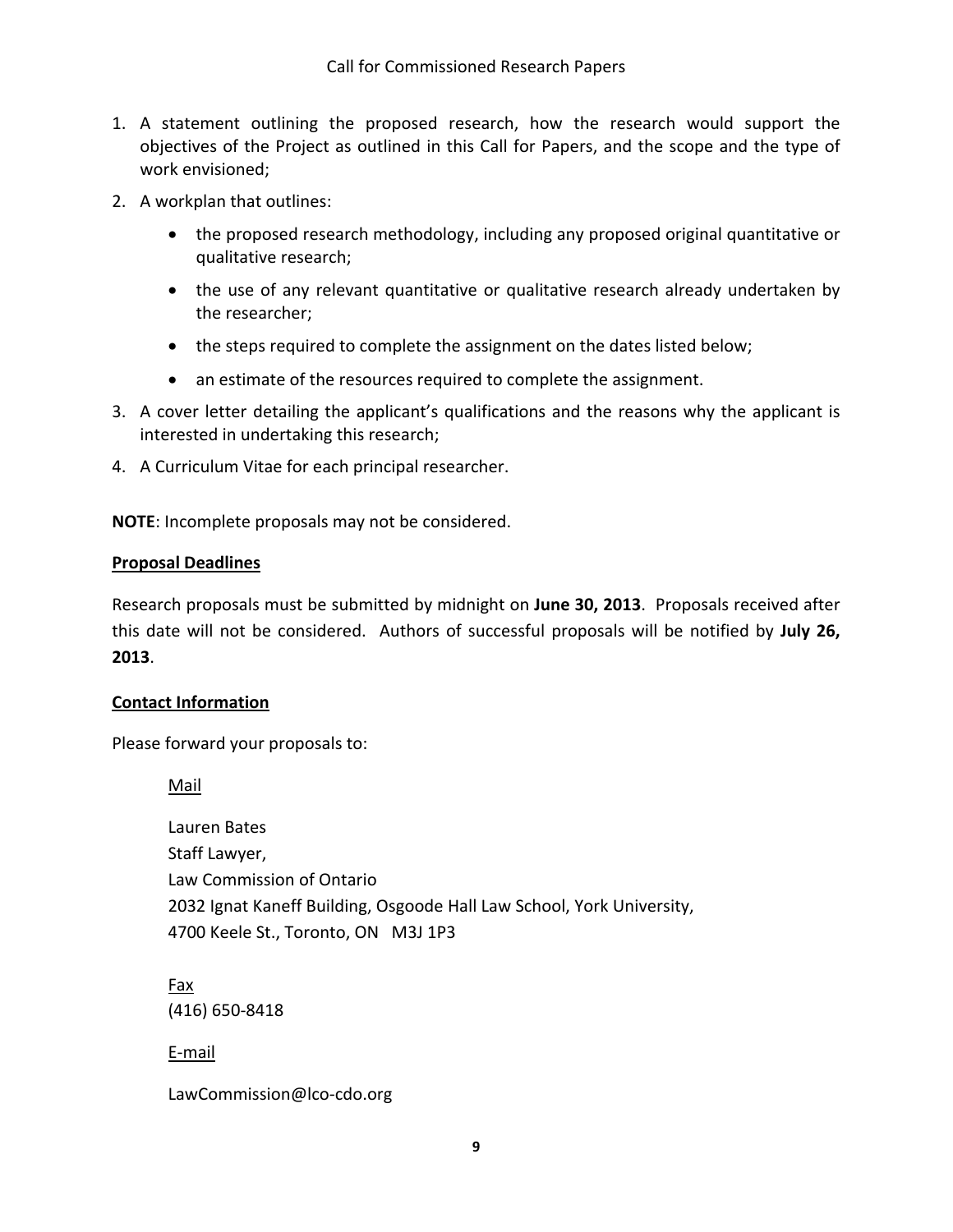Questions should be addressed to Lauren Bates at Ibates@lco-cdo.org or (416) 650-8100.

## **III. TERMS OF THE CALL FOR RESEARCH PAPERS**

The Terms of the Call for Research Papers will be as follows:

#### **Budget Guidelines**

The selected Applicants will be paid a total of \$15,000 (including GST) for the paper, as allocated to each stage of the paper, when completed in accordance with the agreement as determined by the LCO.

### **Deliverables and Timetable**

Applicants who are successful in contracting to provide a research paper set out above will be required to complete a Detailed Outline, an Interim Research Paper and a Final Research Paper (the "Deliverables"). The Interim Research Paper must be a substantially complete version of the Final Research Paper and subject only to slight revisions. The Interim Research Paper must be formatted and footnoted in accordance with the LCO's formatting policy. The Interim Research Paper and the Final Research Paper must assess and analyze all of the issues described under the appropriate paper topic in Section I above, "Papers to be Funded". The LCO reserves the right to determine whether the paper has met the requirements at each stage as explained above and is not obligated to provide payment if those requirements are not met and to terminate the agreement. The LCO will not take this step until after a discussion with the researcher.

A selected applicant must provide the LCO with the Deliverables in accordance with the agreement by these dates:

| Date Due           | <b>Deliverables that the Researcher Must Provide</b> | Payment |
|--------------------|------------------------------------------------------|---------|
| September 13, 2013 | <b>Detailed Outline</b>                              | \$2,500 |
| November 15, 2013  | Interim Research Paper                               | \$5,000 |
| January 6, 2014    | <b>Final Paper</b>                                   | \$7,500 |

Compliance with the above due dates is of critical importance to the LCO. In the event that a due date is not met, the LCO may choose to terminate the agreement. Where the agreement is terminated, the LCO is not obligated to provide payment for any Deliverable that has not been provided to the LCO at the time of termination.